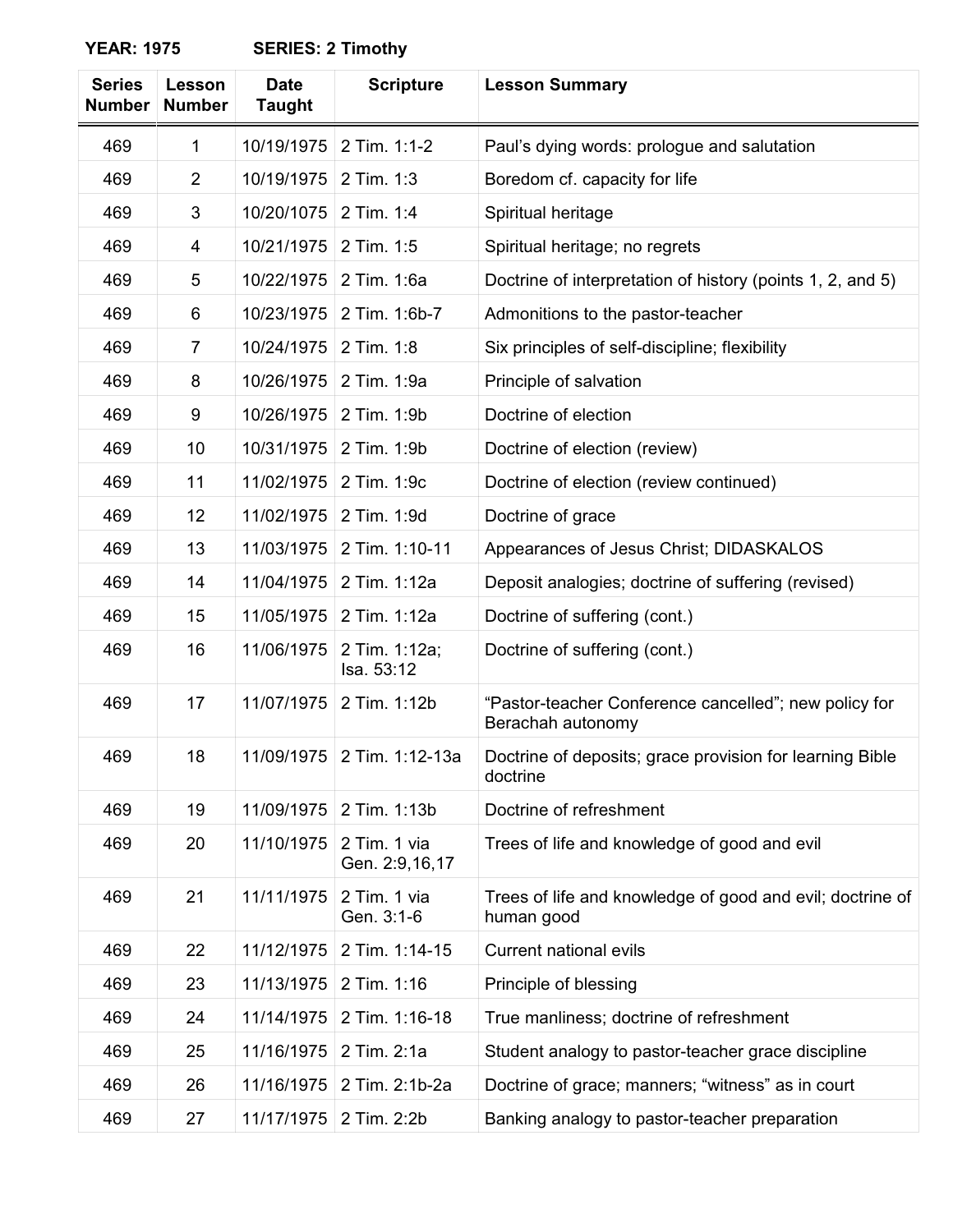| <b>YEAR: 1975</b> | <b>SERIES: 2 Timothy</b> |
|-------------------|--------------------------|
|-------------------|--------------------------|

| <b>SERIES: 2 Timothy</b> |  |  |  |
|--------------------------|--|--|--|
|--------------------------|--|--|--|

| <b>Series</b><br><b>Number</b> | Lesson<br><b>Number</b> | <b>Date</b><br><b>Taught</b> | <b>Scripture</b>           | <b>Lesson Summary</b>                                                                          |
|--------------------------------|-------------------------|------------------------------|----------------------------|------------------------------------------------------------------------------------------------|
| 469                            | 28                      | 11/18/1975                   | 2 Tim. 2:3-4               | Military analogy to self-discipline of super-grace (SG)<br>believer                            |
| 469                            | 29                      | 11/19/1975                   | 2 Tim. 2:5                 | Athletic analogy to blessing and reward of discipline                                          |
| 469                            | 30                      | 11/20/1975                   | 2 Tim. 2:5-6               | Farming analogy to dynamics of self-discipline                                                 |
| 469                            | 31                      | 11/21/1975                   | 2 Tim. 2:6                 | Self-discipline of Roman farmers; doctrine of super-<br>grace (SG)                             |
| 469                            | 32                      | 11/23/1975                   | 2 Tim. 2:7                 | Dynamics of academic discipline; doctrine of grace-<br>apparatus-for-perception (GAP)          |
| 469                            | 33                      | 11/23/1975                   | 2 Tim. 2:8a;<br>Job 32:7-8 | Doctrine of grace-apparatus-for-perception (GAP)<br>(cont.)                                    |
| 469                            | 34                      | 11/24/1975                   | 2 Tim. 2:8-9               | Doctrine of suffering                                                                          |
| 469                            | 35                      | 11/25/1975                   | 2 Tim. 2:10                | Ultra super-grace; unfairness in the devil's world                                             |
| 469                            | 36                      | 11/26/1975                   | 2 Tim. 2:11                | Introduction to doctrine of super-grace (SG)(revised);<br>principles of ultra super-grace (SG) |
| 469                            | 37                      | 11/27/1975                   | 2 Tim. 2:11                | Doctrine of baptism of the Holy Spirit                                                         |
| 469                            | 38                      | 11/27/1975                   | 2 Tim. 2:12                | Introduction to doctrine of super-grace (SG) (revised,<br>cont.)                               |
| 469                            | 39                      | 11/27/1975                   | 2 Tim. 2:12-13             | Doctrine of positional truth                                                                   |
| 469                            | 40                      | 11/28/1975                   | 2 Tim. 2:14                | Job profile of the pastor-teacher: 1. Repetition of<br>doctrine                                |
| 469                            | 41                      | 11/28/1975                   | 2 Tim. 2:15                | Pastor-teacher's job: 2. Study and teach for God's<br>approval                                 |
| 469                            | 42                      | 11/29/1975                   | 2 Tim. 2:16-18             | Pastor-teacher's job: 3. Avoid false doctrine and<br>apostates                                 |
| 469                            | 43                      | 11/30/1975                   | 2 Tim. 2:19-20             | Household furnishings analogy to believers                                                     |
| 469                            | 44                      | 11/30/1975                   | 2 Tim. 2:21a               | Doctrine of vessels                                                                            |
| 469                            | 45                      | 12/01/1975                   | 2 Tim. 2:21b-22            | Doctrine of divine good                                                                        |
| 469                            | 46                      | 12/05/1975                   | 2 Tim. 2:23-24a            | Pastor-teacher's priorities                                                                    |
| 469                            | 47                      | 12/07/1975                   | 2 Tim. 2:24b               | Pitfalls of the ministry                                                                       |
| 469                            | 48                      | 12/07/1975                   | 2 Tim. 2:25-26             | Doctrine of pride                                                                              |
| 469                            | 49                      | 12/08/1975                   | 2 Tim. 3:1a                | Doctrines of the devil's seven, interpretation of history                                      |
| 469                            | 50                      | 12/09/1975                   | 2 Tim. 3:1                 | Supergrace 2 (SG2) blessings and stages of<br>reversionism regarding history                   |
| 469                            | 51                      | 12/10/1975                   | 2 Tim. 3:2a                | Characteristics of believers on the wrong side of history                                      |
| 469                            | 52                      |                              | 12/11/1975   2 Tim. 3:2b-4 | Characteristics of reversionists                                                               |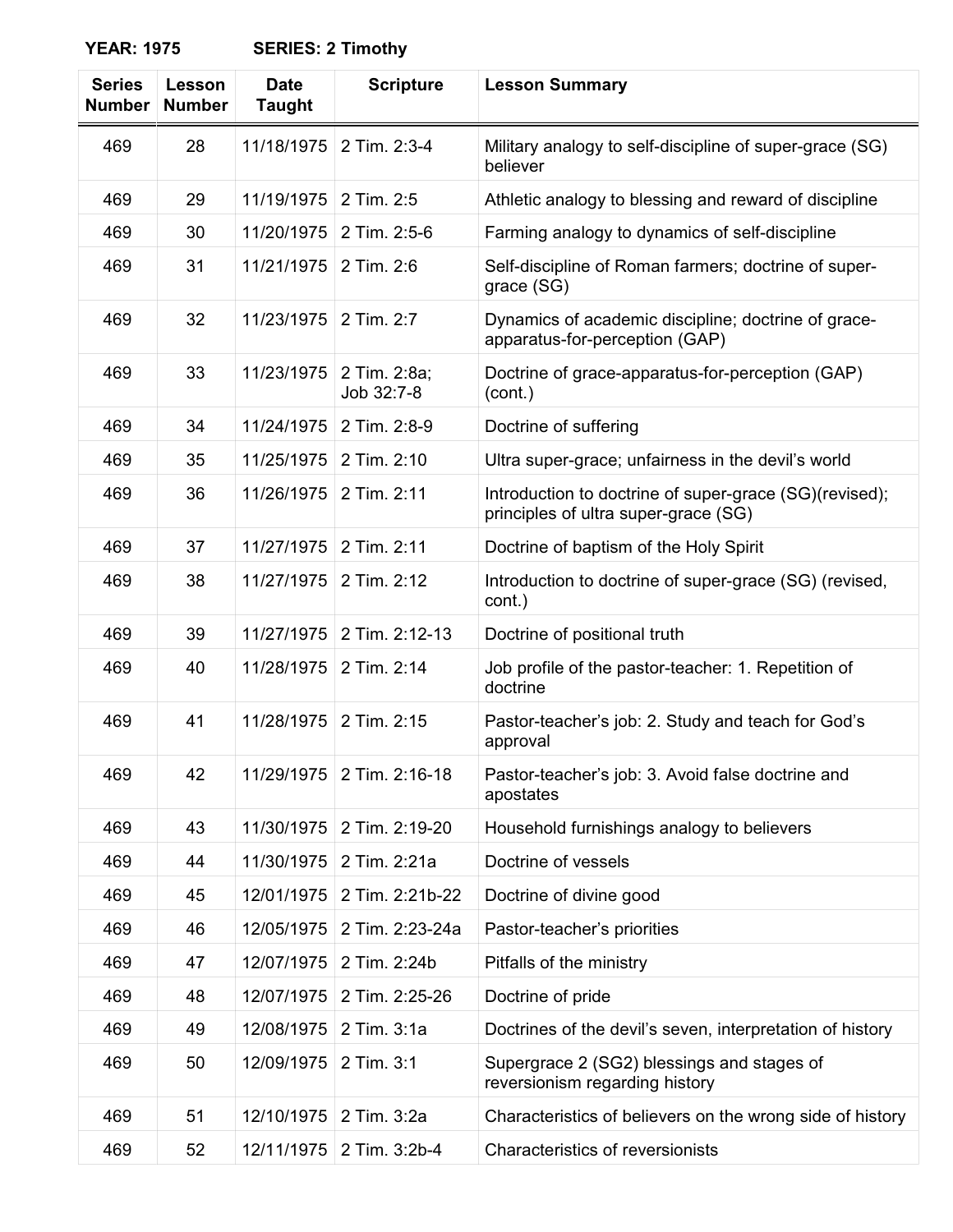**Timothy** 

| <b>Series</b><br><b>Number</b> | Lesson<br><b>Number</b> | <b>Date</b><br><b>Taught</b> | <b>Scripture</b>          | <b>Lesson Summary</b>                                                                |
|--------------------------------|-------------------------|------------------------------|---------------------------|--------------------------------------------------------------------------------------|
| 469                            | 53                      | 12/12/1975                   | 2 Tim. 3:5                | Doctrines of godliness and separation                                                |
| 469                            | 54                      | 12/14/1975                   | 2 Tim. 3:6                | Silly women                                                                          |
| 469                            | 55                      | 12/14/1975                   | 2 Tim. 3:7                | Stabilizing rods in history                                                          |
| 469                            | 56                      | 12/15/1975                   | 2 Tim. 3:8                | Religion; genius opposition to ultra-supergrace<br>believers                         |
| 469                            | 57                      | 12/16/1975                   | 2 Tim. 3:9-10a            | Opposition to stabilizing rods of history                                            |
| 469                            | 58                      | 12/17/1975                   | 2 Tim. 3:10b-11a          | Pastor-teacher's tenacity and relaxed mental attitude<br>(RMA) in study and teaching |
| 469                            | 59                      | 12/18/1975                   | 2 Tim. 3:11b-12           | Doctrine of suffering                                                                |
| 469                            | 60                      | 12/19/1975                   | 2 Tim. via<br>Phil. 3:1a  | Doctrine of happiness (points 1-3)                                                   |
| 469                            | 61                      | 12/21/1975                   | 2 Tim. via<br>Phil. 3:1a  | Doctrine of happiness (cont.)                                                        |
| 469                            | 62                      | 12/21/1975                   | 2 Tim. via<br>Phil. 3:1b  | Doctrine of happiness (cont.)                                                        |
| 469                            | 63                      | 12/22/1975                   | 2 Tim. via<br>Phil. 3:2   | Doctrine of dogs; mutilation of grace                                                |
| 469                            | 64                      | 12/23/1975                   | 2 Tim. via<br>Phil. 3:3   | Doctrine of circumcision; tabooism                                                   |
| 469                            | 65                      | 12/24/1975                   | Phil. 3:4                 | Introduction documentation of Paul's reversionism                                    |
| 469                            | 66                      | 12/25/1975                   | 2 Tim. 4:5-8a             | Final objective: ultra-supergrace                                                    |
| 469                            | 67                      | 12/26/1975                   | 2 Tim. 4:8                | Doctrine of surpassing grace SG3                                                     |
| 469                            | 68                      | 12/26/1975                   | 2 Tim. 4                  | Three wreath decorations for super-grace SG3                                         |
| 469                            | 69                      | 12/28/1975                   | 2 Tim. via<br>Phil. 3:4-7 | Human celebrityship                                                                  |
| 469                            | 70                      | 12/28/1975                   | Phil. 3:8                 | Doctrine of dung                                                                     |
| 469                            | 71                      | 12/28/1975                   | Phil. 3:9-11              | Grace orientation parenthesis for supergrace believers                               |
| 469                            | 72                      | 12/31/1975                   | Phil. 3:12                | DOUBLE SESSION; box, bottle, book, and bag                                           |
| 469                            | 73                      | 01/01/1976                   | Phil. 3:13-15a            | Test of mental attitude before ultra-supergrace                                      |
| 469                            | 74                      | 01/02/1976                   | Phil. 3:15b               | Doctrine of mental attitude; technical vocabulary                                    |
| 469                            | 75                      | 01/04/1976                   | Phil. 3:16                | Importance of discipline; authority of original canon                                |
| 469                            | 76                      | 01/04/1976                   | Phil. 3:17                | Spiritual chain of command; right pastor-teacher;<br>doctrine of walking             |
| 469                            | 77                      | 01/05/1976                   | Phil. 3:18                | Opposition from reversionists                                                        |